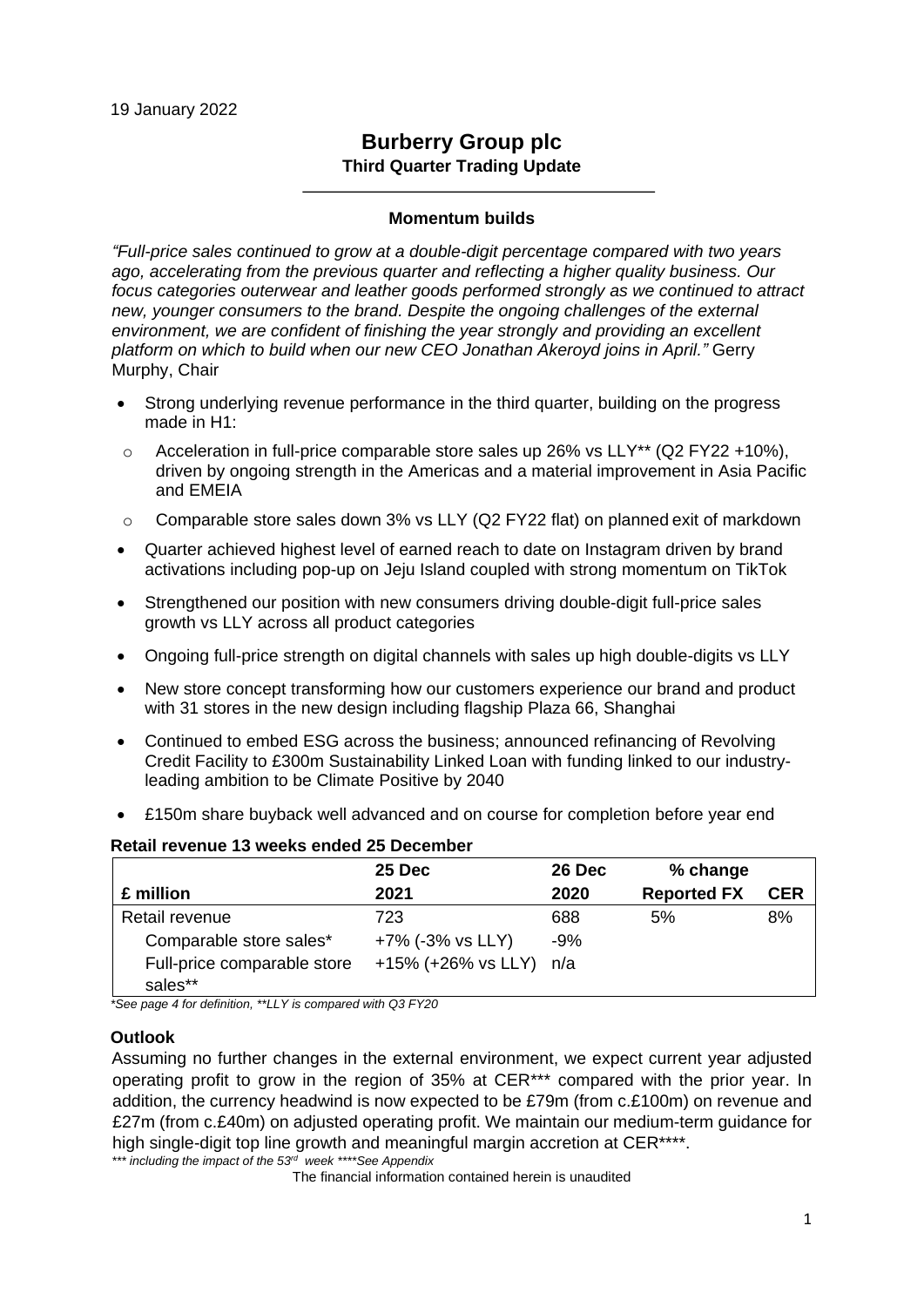#### **Business review**

Against an ongoing challenging backdrop, full-price sales accelerated significantly in the third quarter, increasing 26% vs LLY on a comparable basis. Total comparable store sales fell 3% vs LLY impacted by our planned exit of markdown across mainline and digital as we enhanced the quality of our revenues.

We continued to strengthen our position with new, younger consumers, with new customers driving double-digit full-price sales growth across all product categories. Regionally, full-price comparable store sales were driven by continued strong performance in the Americas, a material sequential improvement in Asia Pacific as COVID-19 restrictions eased and improving trends in EMEIA despite an ongoing lack of tourism.

In terms of **brand activity**, we continued to drive engagement with consumers through distinctive and meaningful storytelling and experiences. In the quarter, we launched our first dedicated outerwear campaign celebrating our iconic outerwear offer with an inspirational brand film unlocking the themes of freedom and exploration, which achieved record views across digital media, and launched activations across physical and digital channels. We engaged with customers through innovative, luxury experiences including large-scale, immersive brand activations at Plaza 66. Shanghai and the biggest of its kind for Burberry in South Korea on Jeju Island. This was amplified globally through 24 pop-ins and 10 pop-ups, as well as throughout key social media including our first branded TikTok sky filter and achieving our highest level of earned reach to date on Instagram.

**In product**, we made further progress in our focus categories outerwear and leather goods. Full-price outerwear sales grew 38% vs LLY supported by the campaign and new elevated check range in Birch Brown colourway. Leather goods also strengthened over the prior period, with full-price sales up 29% vs LLY as we extended the Lola family with the introduction of the crossbody, tote and SLG versions as part of our Winter collection. As we enter our final quarter of FY22 we are excited about the recent launch of our Lunar New Year campaign celebrating the year of the Tiger with a bespoke product capsule and dedicated fashion campaign.

At the same time, we continue to elevate the customer experience with the roll out of our **new store concept**. In total, we now have 31 stores in the new design including our second flagship Plaza 66, Shanghai, and we remain on track to deliver around 50 new concept stores by the end of the financial year. The new store concept is transforming how our customers experience our brand and product and is supporting revenue growth.

**Digital innovation** remains a key driver of growth for the business with digital full-price sales up high double digits vs LLY. We are seeing strong and increasing engagement with customers globally buying online as an outcome of enhancements we have made to the online purchase journey including greater personalisation. We are also seeing strong adoption by customers of omnichannel solutions, including booking store appointments, which we are expanding across more stores and countries. We created an immersive travelling trench experience inspired by the Trench Room in our social retail store in Shenzhen and brought it to stores across Mainland China where it generated strong engagement, traffic and sales. Building on our partnerships with digital innovators, as part of our outerwear activation on Jeju Island in South Korea, we designed an immersive experience, including Augmented Reality technology that was powered by TikTok and supported strong engagement with our customers.

We continue to embed **ESG** across our operations and remain on track to complete our 2017-2022 Responsibility goals this year. We announced the refinancing of our Revolving Credit Facility to a £300m Sustainability Linked Loan with funding linked to the achievement of key ESG targets as part of our ambition to become Climate Positive by 2040. This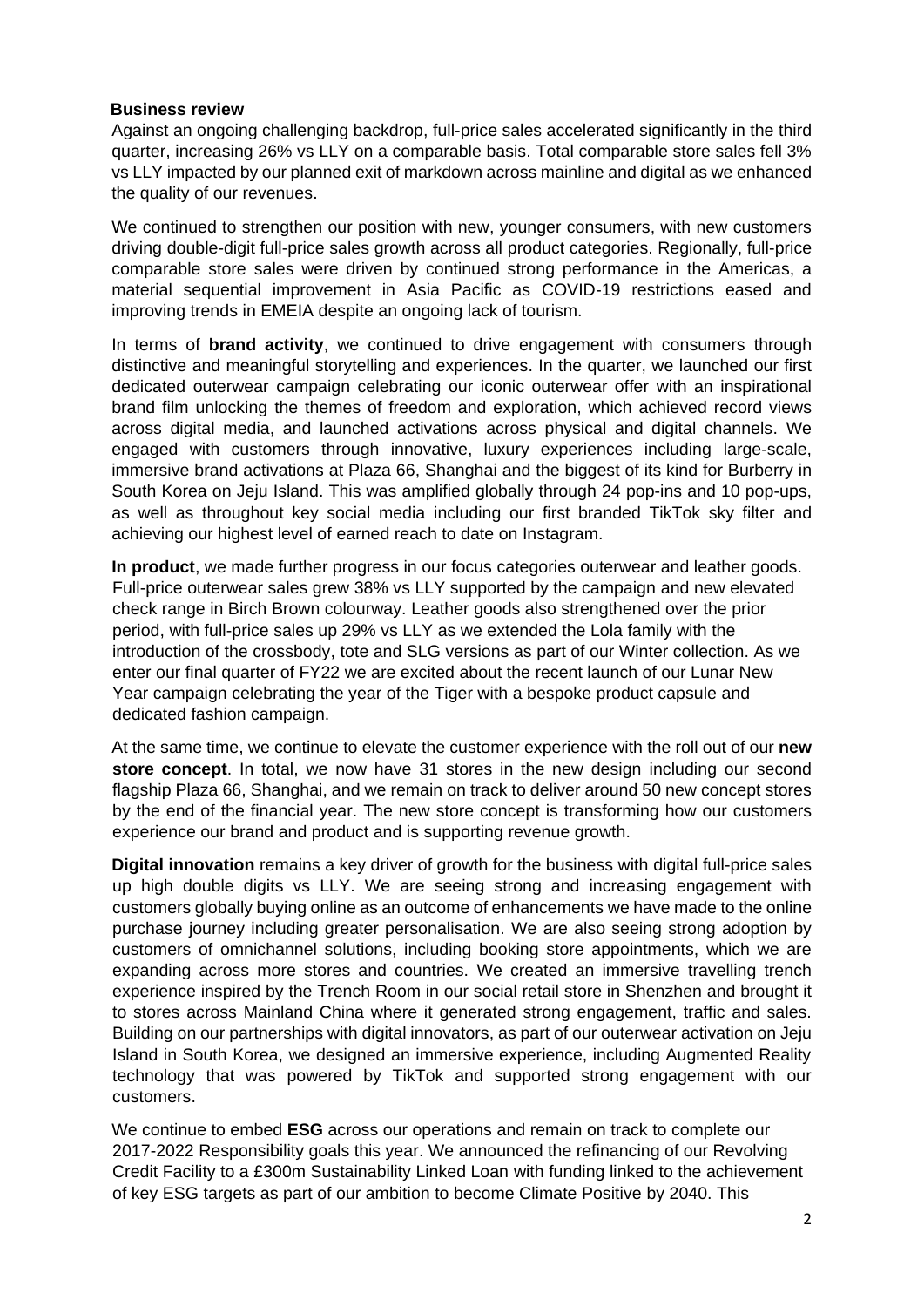includes accelerating emissions reductions across our extended supply chain (Scope 3) by 46% by 2030 and becoming net-zero by 2040, 10 years ahead of the 1.5°C pathway set out in the Paris Agreement. It also involves investing in nature-based projects with carbon benefits that restore and protect natural ecosystems and enhance the livelihoods of global communities.

We continued our support for young people, extending our partnership with international footballer and youth advocate Marcus Rashford MBE to help disadvantaged children in the UK develop their literacy skills. We also provided funding for new libraries and books in underserved communities in the U.S., Japan and Hong Kong S.A.R., China.

We continue to deliver on our Global D&I Strategy, including launching 'Demonstrating Allyship' workshops which will be rolled-out to all colleagues globally over the next 12 months. On World Mental Health Day we also launched a new Global Bereavement Policy, leaders' guide and colleague support site, which includes paid time off for all colleagues who suffer a bereavement, including pregnancy loss.

We celebrated our first year of working with The Valuable 500 and Business Disability Forum on International Day of Persons with Disabilities. As part of our commitment to building a more inclusive future, we are working to improve accessibility across our stores, manufacturing sites and offices.

### **Financial performance**

|                                       | FY22 vs LY |     |     |     | <b>FY22 vs LLY</b> |      |     |     |  |
|---------------------------------------|------------|-----|-----|-----|--------------------|------|-----|-----|--|
|                                       | Q1         | Q2  | H1  | Q3  | Q1                 | Q2   | Η1  | Q3  |  |
| Comparable store sales<br>arowth      | 90%        | 6%  | 37% | 7%  | 1%                 | flat | 1%  | -3% |  |
| Comparable full-price<br>sales growth | 121%       | 10% | 49% | 15% | 26%                | 10%  | 18% | 26% |  |

Our underlying performance was strong with full-price comparable store sales up 26% vs LLY (+15% vs LY) accelerating materially from the previous quarter (Q2 full-price +10% vs LLY). Total comparable store sales declined 3% vs LLY (+7% vs LY) in the quarter with the strong full-price growth offset by a low double-digit (mid-single digit vs LY) headwind from the planned exit markdown and reduced trade in outlets.

Space growth contributed 1% to retail sales in the quarter vs LY while FX was a 3% headwind. In total reported retail sales grew 5% YoY.

| FY22 vs LLY  | Comparable store sales growth |      |        | Comparable full-price sales<br>arowth |        |                |        |                |
|--------------|-------------------------------|------|--------|---------------------------------------|--------|----------------|--------|----------------|
|              | Q1                            | Q2   | Η1     | Q3                                    | Q1     | Q <sub>2</sub> | Η1     | Q <sub>3</sub> |
| Group        | 1%                            | flat | 1%     | $-3%$                                 | 26%    | 10%            | 18%    | 26%            |
| Asia Pacific | 7%                            | 3%   | 5%     | flat                                  | 23%    | 5%             | 14%    | 22%            |
| <b>EMEIA</b> | $-38%$                        | -25% | $-31%$ | $-17%$                                | $-33%$ | $-27%$         | $-30%$ | $-4%$          |
| Americas     | 34%                           | 42%  | 38%    | 8%                                    | 114%   | 81%            | 98%    | 72%            |

*Asia Pacific* comparable store sales were flat vs LLY with full-price comparable store sales materially accelerating from Q2:

• Mainland China comparable store sales grew 15% with full-price comparable store sales up 37% vs LLY, an improvement over the prior quarter due to reduced COVID-19 disruption.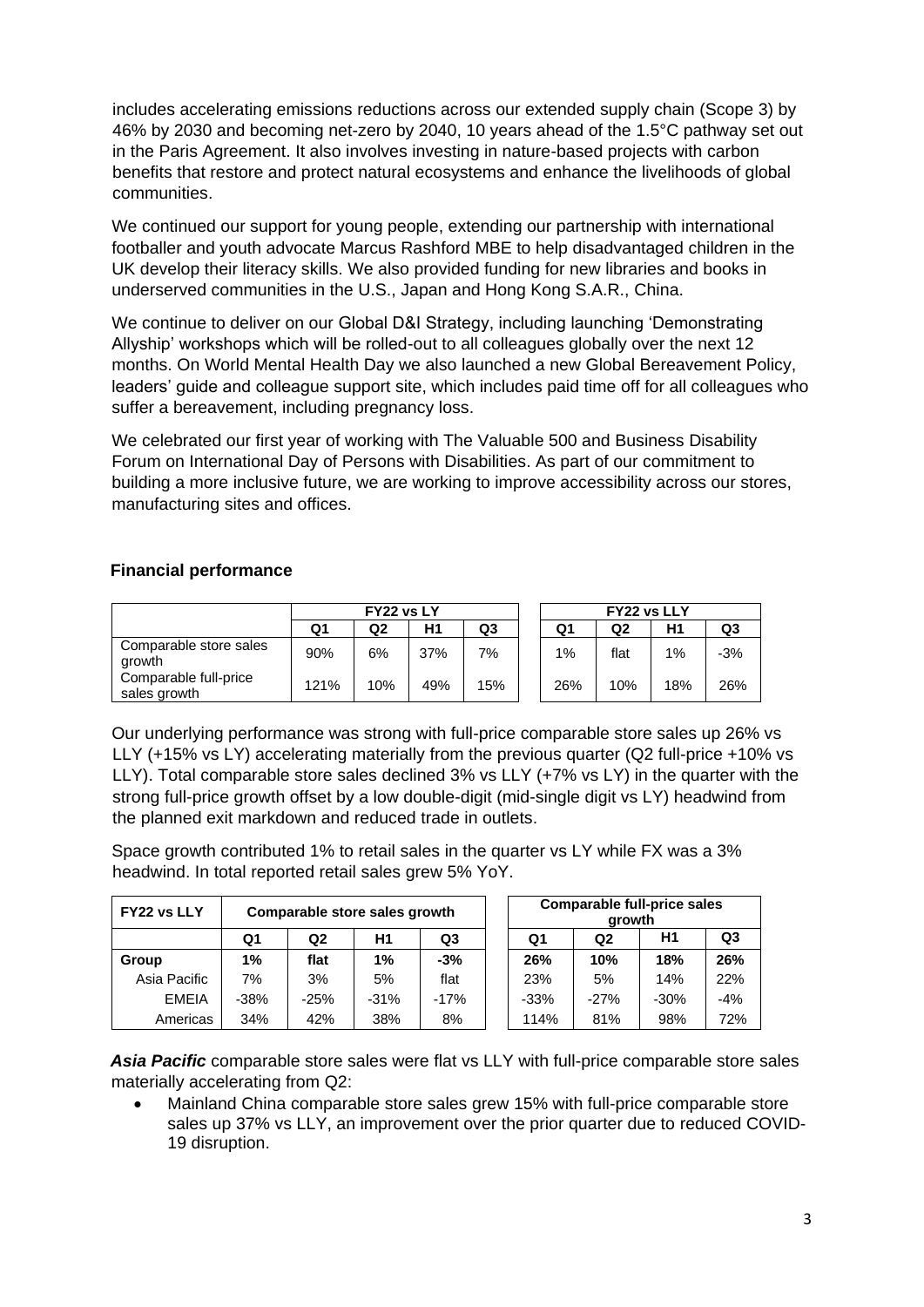- South Korea outperformed with comparable store sales up 28% vs LLY with continued strength in full-price comparable store sales, 62% ahead of pre pandemic levels.
- Japan and South Asia Pacific improved quarter on quarter as COVID-19 related restrictions eased however performance remains soft due to limited tourist traffic.

*EMEIA* improved significantly quarter on quarter with comparable store sales down 17% vs LLY and full-price comparable store sales falling only 4%. We are very encouraged by the performance given the ongoing drag from the lack of tourists, which accounted for around 40% of pre-pandemic revenues in the region.

*Americas* saw continued strong performance in full-price comparable store sales up 72% vs LLY driven by new customers. Comparable store sales grew 8% vs LLY with the region being most impacted in the quarter by the exit of markdown.

| <b>Enguiries</b>              |                          |                              |
|-------------------------------|--------------------------|------------------------------|
| <b>Investors and analysts</b> |                          | 020 3367 4458                |
| Julian Easthope               | VP, Investor Relations   | Julian.Easthope@burberry.com |
| Media                         |                          | 020 3367 3764                |
| Andrew Roberts                | SVP, Corporate Relations | Andrew.Roberts@burberry.com  |
| .<br>--                       | $\cdots$<br>.            | .<br>.<br>.<br>$\sim$ $\sim$ |

There will be a conference call for investors and analysts to discuss this update today at 9am (UK time). The conference call can be accessed live on the Burberry corporate website, www.burberryplc.com with a replay available later in the day.

• Burberry will announce its Preliminary results for the 53 weeks ending 2 April 2022 on 18 May 2022

Certain statements made in this announcement are forward-looking statements. Such statements are based on current expectations and are subject to a number of risks and uncertainties that could cause actual results to differ materially from any expected future results in forward-looking statements. Burberry Group plc undertakes no obligation to update these forward-looking statements and will not publicly release any revisions it may make to these forward-looking statements that may result from events or circumstances arising after the date of this document. Nothing in this announcement should be construed as a profit forecast. All persons, wherever located, should consult any additional disclosures that Burberry Group plc may make in any regulatory announcements or documents which it publishes. All persons, wherever located, should take note of these disclosures. This announcement does not constitute an invitation to underwrite, subscribe for or otherwise acquire or dispose of any Burberry Group plc shares, in the UK, or in the US, or under the US Securities Act 1933 or in any other jurisdiction.

#### **Notes to editors**

- Burberry is a global luxury brand with a distinctly British attitude.
- At 25 December 2021, globally Burberry had 218 retail stores, 150 concessions, 58 outlets and 39 franchise stores, excluding pop up stores.
- Burberry is listed on the London Stock Exchange (BRBY.L) and is a constituent of the FTSE 100 index. Its ADR symbol is OTC:BURBY.
- BURBERRY, the Equestrian Knight Device, the Burberry Check and the Thomas Burberry Monogram and Print are trademarks belonging to Burberry.

Constant exchange rates (CER) removes the effect of changes in exchange rates compared to the prior period. This takes into account both the impact of the movement in exchange rates on the translation of overseas subsidiaries' results and also on foreign currency procurement and sales through the Group's UK supply chain.

Comparable store sales is the year-on-year change in sales from stores trading over equivalent time periods and measured at constant foreign exchange rates. It also includes online sales. The measurement of comparable sales has not excluded stores temporarily closed as a result of the COVID-19 outbreak.

Full price sales is sales from items sold at full retail price in our own mainline retail and online network. We have described the change in full price sales based on the year-on-year change and measured at constant foreign exchange rates.

Markdown sales is from items that are sold at a discount to the full retail price in our own mainline retail and online network.

Certain financial data within this announcement have been rounded.